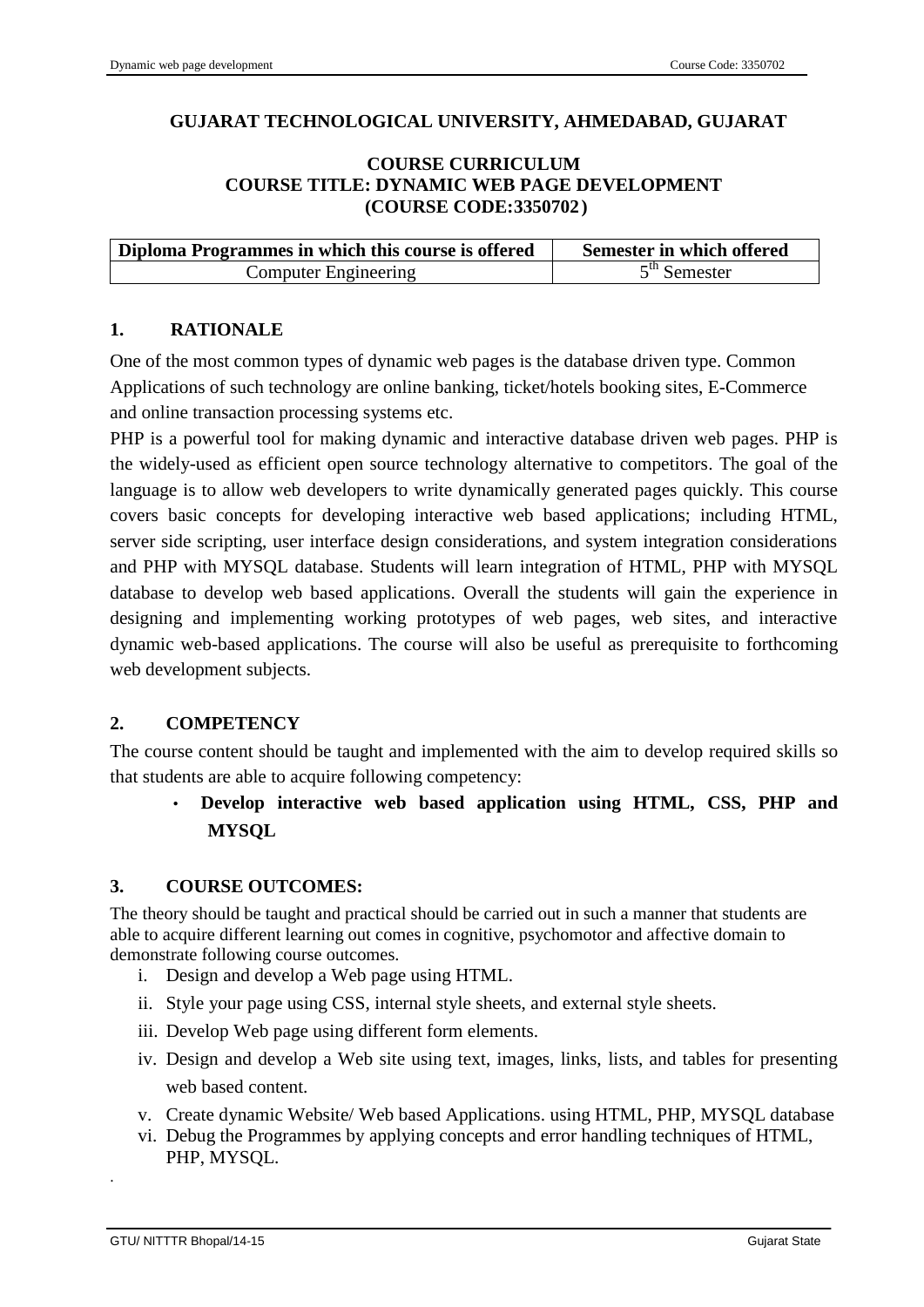### **4. TEACHING AND EXAMINATION SCHEME**

| <b>Teaching Scheme</b> |            | <b>Total</b> | <b>Examination Scheme</b> |                     |    |              |    |     |                  |              |
|------------------------|------------|--------------|---------------------------|---------------------|----|--------------|----|-----|------------------|--------------|
|                        | (In Hours) |              | <b>Credits</b>            | <b>Theory Marks</b> |    |              |    |     | <b>Practical</b> | <b>Total</b> |
|                        |            |              | $(L+T+P)$                 |                     |    | <b>Marks</b> |    |     | <b>Marks</b>     |              |
|                        |            | D            |                           | <b>ESE</b>          | PA | <b>ESE</b>   | PA |     |                  |              |
|                        |            |              |                           | 70                  | 30 | 40           | 60 | 200 |                  |              |

**Legends: L**-Lecture; **T** – Tutorial/Teacher Guided Theory Practice; **P** - Practical; **C** – Credit **ESE** - End Semester Examination; **PA** - Progressive Assessment.

### **5. COURSE CONTENT DETAILS**

| Unit                      | <b>Major Learning Outcomes</b>                                                                           | <b>Topics and Sub-topics</b>                                                                                                                                                                                                                                                                                                                                                                                                                                                                                                                                                                                                      |                                                                                                                                   |                                                                                        |
|---------------------------|----------------------------------------------------------------------------------------------------------|-----------------------------------------------------------------------------------------------------------------------------------------------------------------------------------------------------------------------------------------------------------------------------------------------------------------------------------------------------------------------------------------------------------------------------------------------------------------------------------------------------------------------------------------------------------------------------------------------------------------------------------|-----------------------------------------------------------------------------------------------------------------------------------|----------------------------------------------------------------------------------------|
|                           | (in cognitive domain)                                                                                    |                                                                                                                                                                                                                                                                                                                                                                                                                                                                                                                                                                                                                                   |                                                                                                                                   |                                                                                        |
| Unit 1:                   | 1a. Design and develop web                                                                               | 1.1 History of Html                                                                                                                                                                                                                                                                                                                                                                                                                                                                                                                                                                                                               |                                                                                                                                   |                                                                                        |
| <b>Introduction</b>       | pages using basic HTML                                                                                   | 1.2 Basic Html Tags                                                                                                                                                                                                                                                                                                                                                                                                                                                                                                                                                                                                               |                                                                                                                                   |                                                                                        |
| to Html and<br><b>CSS</b> | tags                                                                                                     | ( <html>,<head>,<title>,<br/>&gt;body&gt;,<hr/><br/><img/>,<embed/>,<br/>bgsound&gt;,<br>blink&gt;<br/>,<font>,<center>,<marquee>,<a>)<br>1.3 Coding style , syntax, Working with<br/>Image, Linking a webpage,<br/>Defination list <math>(\langle ul \rangle, \langle li \rangle, \langle ol \rangle)</math><br/>1.4 Working with Table (<th>, <td>,<br/><math>&lt;</math>tr<math>&gt;</math>)<br/>1.5 Division Tags, IDs &amp; Classes<br/>1.6 Special Character or tags</td></th></br></a></marquee></center></font></br></title></head></html>                                                                                | , <td>,<br/><math>&lt;</math>tr<math>&gt;</math>)<br/>1.5 Division Tags, IDs &amp; Classes<br/>1.6 Special Character or tags</td> | ,<br>$<$ tr $>$ )<br>1.5 Division Tags, IDs & Classes<br>1.6 Special Character or tags |
|                           | 1b. Use of advance HTML 5<br>Tags.<br>1c. Design Static Webpage<br>using Html5 tags                      | 1.7Difference between Html 4.0 & 5.0<br>1.8 Brief Discuss Html 5 tags with Ex. (<br><header>, <aside>, <section>,<br/><footer>, <article>,<nav>)<br/>1.9 Introduction to Html5 Form Input<br/>Type , Elements &amp; Attributes.<br/>1.10 Form Input Type (color, Date,<br/>Datetime, Datetime-local, email,<br/>month number, range, search, tel,<br/>time, url, Week)<br/>1.11 Form Input Type Elements(<br/>Datalist, Keygen, output)<br/>1.12 Html5 video &amp; audio(<audio>,<br/><math>&lt;</math>Video&gt;)<br/>1.13 Static Webpage Design using<br/>Html5 tags</audio></nav></article></footer></section></aside></header> |                                                                                                                                   |                                                                                        |
|                           | 1d. Design and develop web<br>pages using CSS/CSS 3<br>styles, internal and/or<br>external style sheets. | 1.14Introduction to Css/dhtml<br>1.15 Briefly Discuss to stylesheet (What<br>is Css? Use of Css, Type's of Css,<br>Syntax)                                                                                                                                                                                                                                                                                                                                                                                                                                                                                                        |                                                                                                                                   |                                                                                        |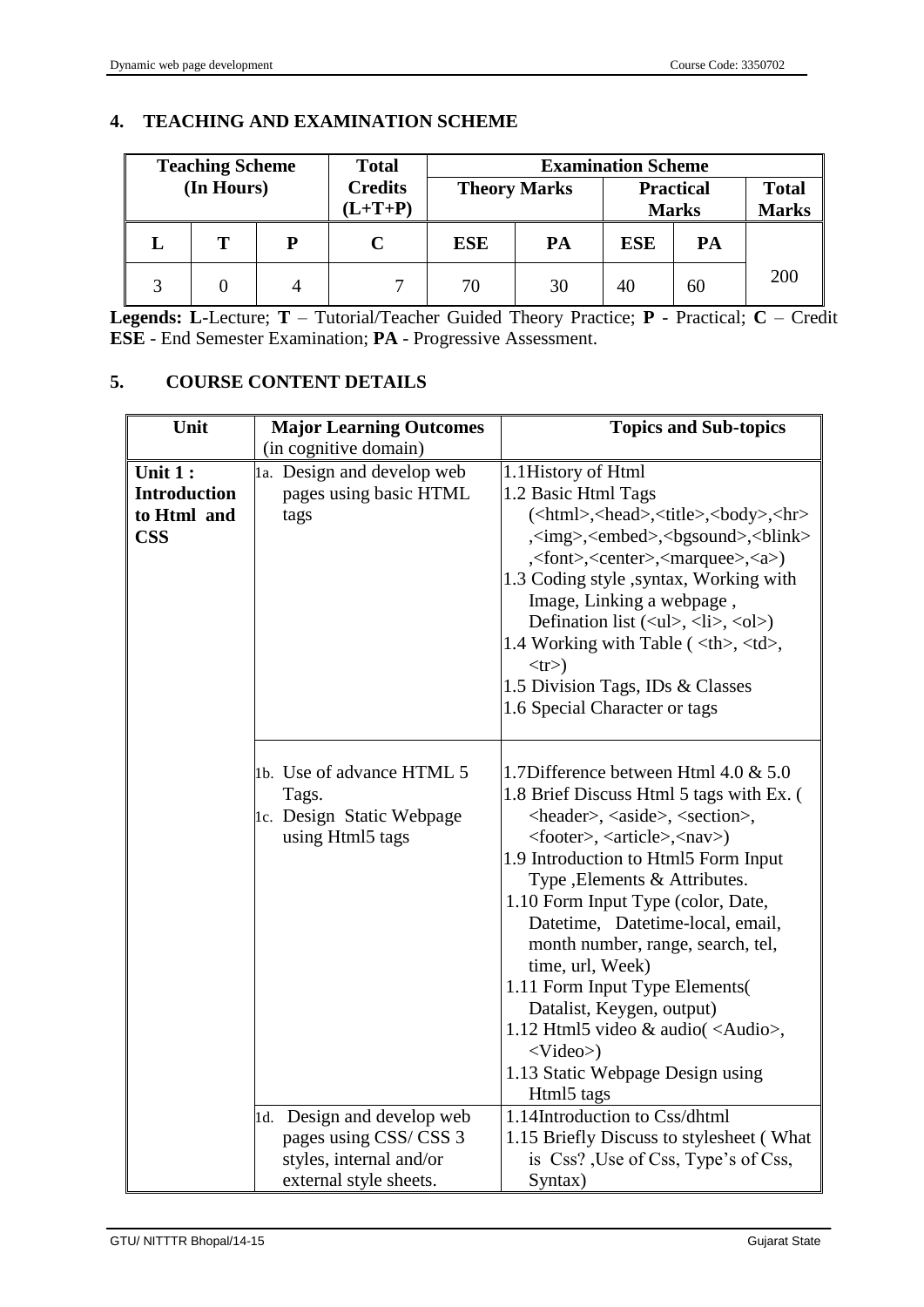| Unit                               | <b>Major Learning Outcomes</b>                          | <b>Topics and Sub-topics</b>                                              |  |  |
|------------------------------------|---------------------------------------------------------|---------------------------------------------------------------------------|--|--|
|                                    | (in cognitive domain)                                   |                                                                           |  |  |
|                                    |                                                         | 1.16 Css margin, padding, Text, Font                                      |  |  |
|                                    |                                                         | Properties                                                                |  |  |
|                                    |                                                         | 1.17 Css and links                                                        |  |  |
|                                    |                                                         | 1.18 Css Background, Border Properties,                                   |  |  |
|                                    |                                                         | Height, width, Css Positioning,                                           |  |  |
|                                    |                                                         | Layout creating                                                           |  |  |
|                                    |                                                         | 1.19 Css and backgrounds, Css and                                         |  |  |
|                                    |                                                         | borders, Float Properties, Css video,                                     |  |  |
|                                    |                                                         | audio Tag, Map Creating                                                   |  |  |
|                                    |                                                         | 1.20 Diff. between Css2 & Css3                                            |  |  |
|                                    |                                                         | 1.21 Css3- Opacity, Box-Shadow,                                           |  |  |
|                                    |                                                         | Border-radius, Gradient, Transition,                                      |  |  |
|                                    |                                                         | Transform, Animation, Keyframes                                           |  |  |
| $Unit - II$                        | 2a. Understand PHP file                                 | 2.1 Introduction to PHP                                                   |  |  |
| <b>Working with</b>                | structure                                               | 2.2 A Brief History of PHP                                                |  |  |
| <b>Basic</b>                       | 2b. States the steps to Install                         | 2.3 How PHP works?, PHP file structure,                                   |  |  |
| <b>Building</b>                    | & test web server                                       | PHP start and end tags, Commenting                                        |  |  |
| <b>Blocks of</b>                   | 2c. Describe the working of                             | codes (Single line, Multi line)                                           |  |  |
| <b>PHP</b>                         | <b>PHP</b>                                              | 2.4 Creating and saving a PHP file                                        |  |  |
|                                    | 2d. State Steps to Configure                            | 2.5 Output statement, echo and print<br>statement                         |  |  |
|                                    | Apache to use PHP                                       | 2.6 Installing PHP for (Windows, Wamp                                     |  |  |
|                                    |                                                         | server, linux, Lamp server, XXAMP                                         |  |  |
|                                    |                                                         | server), Configuring Apache to use                                        |  |  |
|                                    |                                                         | PHP, Testing the PHP Installation                                         |  |  |
|                                    | 2e. Use PHP variables, data                             | 2.7 PHP Variable and value types, data                                    |  |  |
|                                    | types and operators.                                    | types, changing types with settype(),                                     |  |  |
|                                    | 2f. Describe PHP Operators                              | casting                                                                   |  |  |
|                                    |                                                         | 2.8 PHP Operators                                                         |  |  |
|                                    |                                                         | (Arithmetic, Logical, Bitwise,                                            |  |  |
|                                    |                                                         | Assignment, String, Inc/ Decrement,                                       |  |  |
|                                    |                                                         | Comparison)                                                               |  |  |
|                                    |                                                         | 2.9 Operator precedence, constants,                                       |  |  |
|                                    |                                                         | predefined constants                                                      |  |  |
|                                    | 2d. Apply control structures                            | 2.10 Flow control statements: The                                         |  |  |
|                                    | in programming                                          | simple if statement, the if-else                                          |  |  |
|                                    |                                                         | statement, else if clause, switch                                         |  |  |
|                                    |                                                         | statement, The ? operator                                                 |  |  |
|                                    |                                                         | 2.11 Loops: the While statement, do                                       |  |  |
|                                    |                                                         | While<br>statement, For<br>statement,                                     |  |  |
|                                    |                                                         | breaking out with break statement,                                        |  |  |
|                                    |                                                         | continue statement, nesting loops.                                        |  |  |
| $Unit - III$                       | 3a. State the steps to use                              | $3.1$ Array:<br><b>Types</b><br>of Array,<br>Arrays                       |  |  |
| <b>Working with</b>                | different types of array in                             | definition, Creating arrays;<br>using                                     |  |  |
| <b>PHP Arrays</b><br>and functions | given application                                       | function,<br>using<br>arrays()<br>Array                                   |  |  |
|                                    | 3b. State the steps to create<br>user defined functions | identifier, defining start index value,<br>adding more elements to array, |  |  |
|                                    | and working with                                        | 3.2 Associative arrays, key-value pair,                                   |  |  |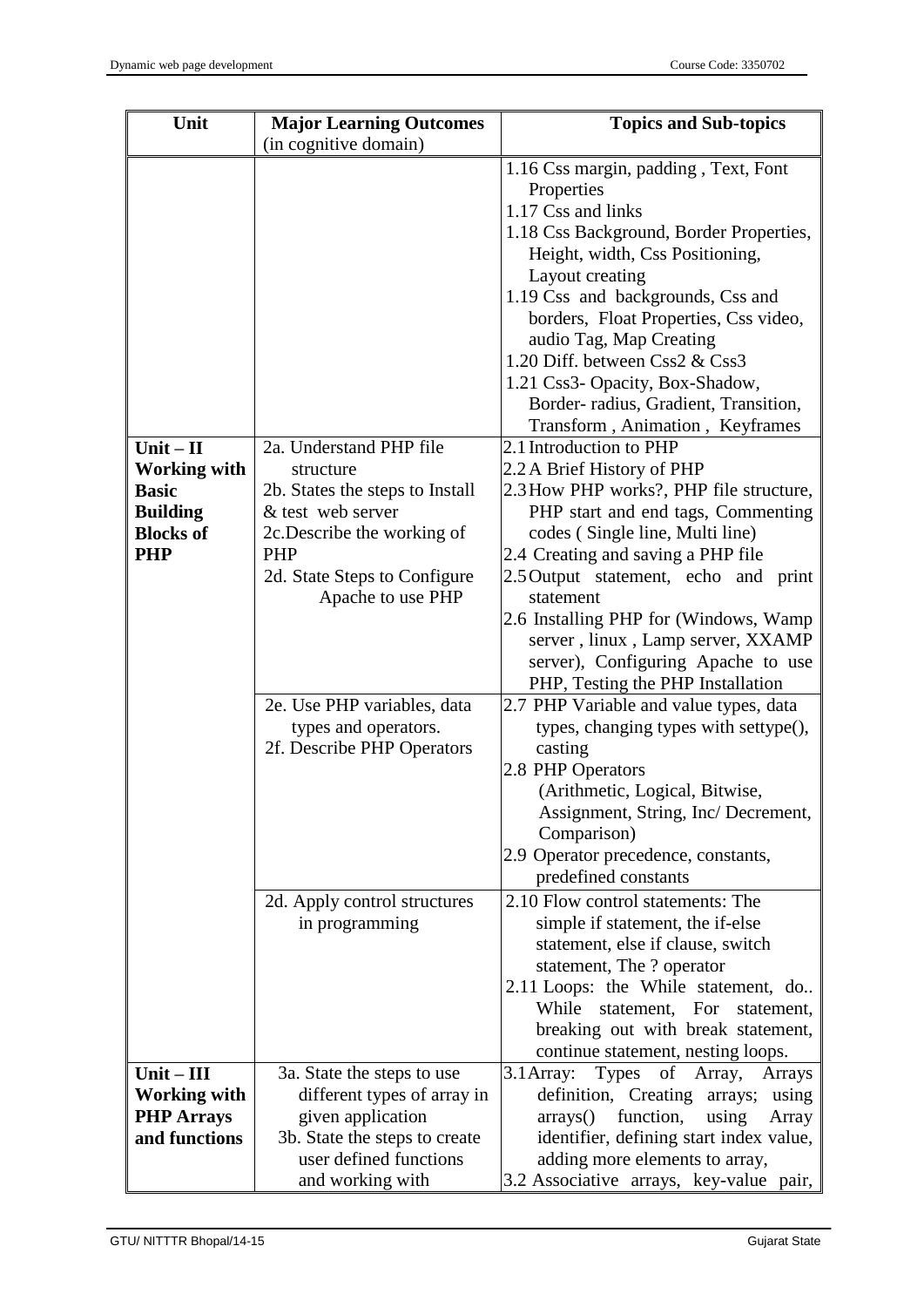| Unit                                                            | <b>Major Learning Outcomes</b>                                                                                                              | <b>Topics and Sub-topics</b>                                                                                                                                                                                                                                                                                                                                                                                                                  |
|-----------------------------------------------------------------|---------------------------------------------------------------------------------------------------------------------------------------------|-----------------------------------------------------------------------------------------------------------------------------------------------------------------------------------------------------------------------------------------------------------------------------------------------------------------------------------------------------------------------------------------------------------------------------------------------|
|                                                                 | (in cognitive domain)                                                                                                                       |                                                                                                                                                                                                                                                                                                                                                                                                                                               |
|                                                                 | different type of built-in<br>functions for a given<br>application                                                                          | using for-each statement to<br>go<br>through individual element<br>with<br>loop.<br>3.3 Functions: defining a user defined<br>function, calling function, returning<br>values from function, Variable scope,<br>Accessing variables with global<br>statement,<br>3.4 Setting default values for arguments,<br>passing with values and passing with<br>reference,<br>3.5 Working with string, Dates and Time<br>functions, common mathematical |
|                                                                 |                                                                                                                                             | functions                                                                                                                                                                                                                                                                                                                                                                                                                                     |
| Unit-IV<br><b>User</b> data<br>input<br>through<br><b>Forms</b> | 4a. State the steps to Create an<br>input form<br>4b. State the steps to use<br>Using PHP superglobals<br>method for a given<br>application | 4.1 Input through Form controls- using<br>Text Box, Text Area, List Box,<br>Check Box, Radio Box, Hidden<br>Fields<br>4.2 Submitting form values, using<br>\$_Get and \$_Post Methods,<br><b>\$_REQUEST</b><br>4.3 Accessing form inputs with<br>Get/Post functions<br>4.4 Combining HTML and PHP codes<br>together on single page, Redirecting<br>the user                                                                                   |
|                                                                 | 4c. List the steps to Create<br>and manage session                                                                                          | 4.5 Basics of cookies, Using Cookies<br>and maintaining Session<br>Cookie Variable,<br>4.6 Using<br>Using<br><b>Cookies with Authentication</b><br>4.7 Understanding sessions and Session<br>Variable<br>4.8 Starting a session, Registering and<br>modifying Session<br>Variable<br>4.9Managing<br>preferences<br>user<br>with<br>session                                                                                                    |
| Unit $-$ V                                                      | 5a List the steps to Establish                                                                                                              | 5.1 Overview of Database                                                                                                                                                                                                                                                                                                                                                                                                                      |
| <b>Establishing</b><br>a Database                               | a connection with database                                                                                                                  | 5.2Introduction to MYSQL<br>5.3 Creating Database using phpmyadmin                                                                                                                                                                                                                                                                                                                                                                            |
| <b>Connection</b>                                               |                                                                                                                                             | & Console (using query, using Wamp                                                                                                                                                                                                                                                                                                                                                                                                            |
| and Working<br>With                                             |                                                                                                                                             | server)<br>with<br>PHP/<br>Database                                                                                                                                                                                                                                                                                                                                                                                                           |
| <b>Database</b>                                                 | 5b. State the steps to create<br>tables and Manipulating<br>tables data using SQL                                                           | 5.4Connecting<br>Connection, creating and executing<br>queries using <i>mysql_query()</i> ,<br>5.5 creating tables, inserting data in to                                                                                                                                                                                                                                                                                                      |
|                                                                 |                                                                                                                                             | table, inserting data through HTML<br>Forms                                                                                                                                                                                                                                                                                                                                                                                                   |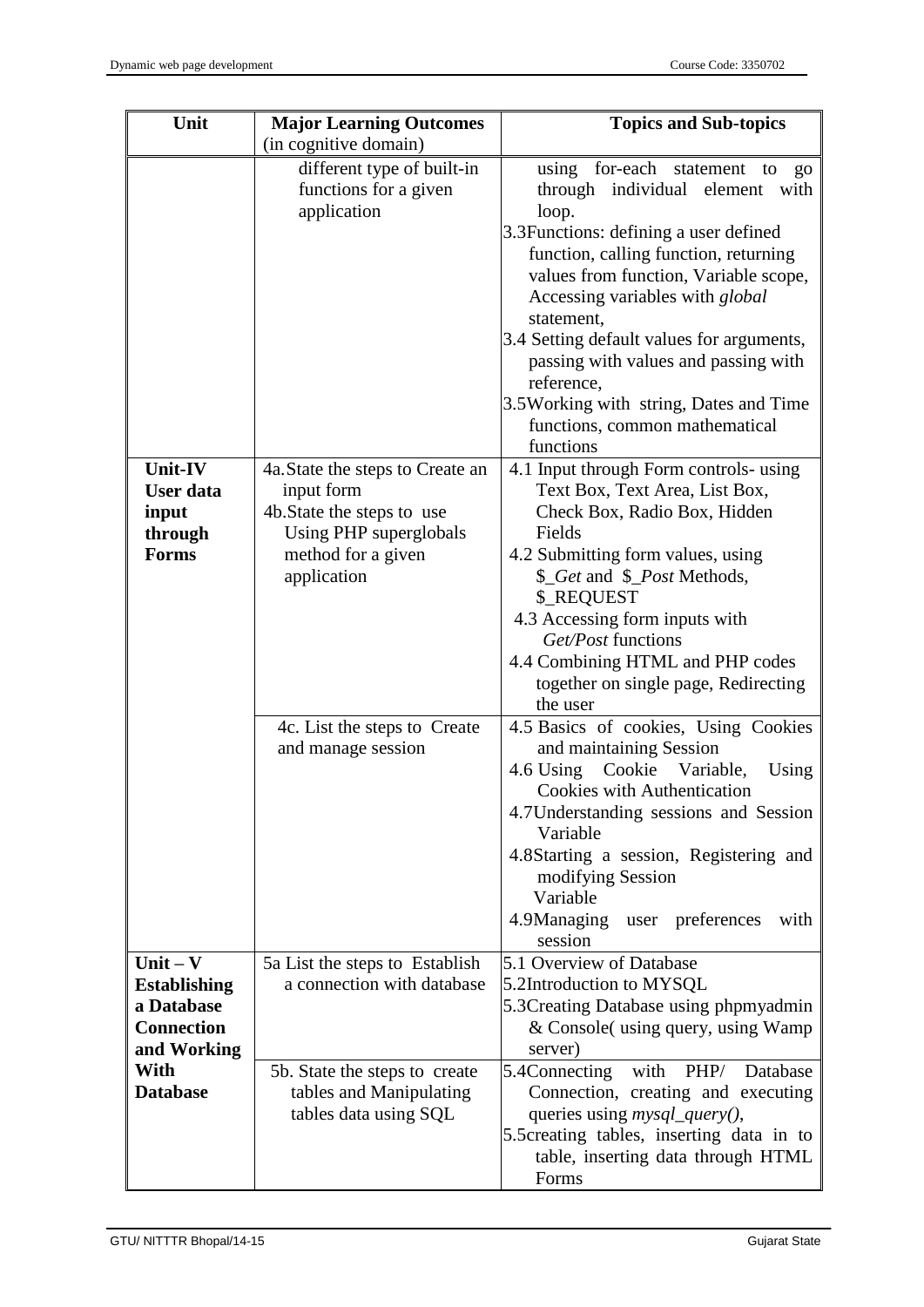| Unit | <b>Major Learning Outcomes</b><br>(in cognitive domain)                              | <b>Topics and Sub-topics</b>                                                                                                                                                                                             |
|------|--------------------------------------------------------------------------------------|--------------------------------------------------------------------------------------------------------------------------------------------------------------------------------------------------------------------------|
|      |                                                                                      | 5.6 Retrieving data from Table, using<br>the<br>$mysql\_numrows(),$ Printing<br>output using PHP and HTML<br>5.7 Searching a record, displaying record<br>fields in HTML form controls,<br>Updating and deleting records |
|      | 5c. Describe steps for hosing<br>a Website using 'C' panel<br>and Filezilla software | 5.8Hosting Website (Using 'C' panel,<br>Using Filezilla Software)<br>5.9 Working on mini PHP Project:<br>Developing a sample web based<br>application and hosting it                                                     |

### **6. SUGGESTED SPECIFICATION TABLE WITH HOURS & MARKS (THEORY)**

| Unit         | <b>Unit Title</b>                                                         | <b>Teaching</b> |              | <b>Distribution of Theory Marks</b> |              |              |
|--------------|---------------------------------------------------------------------------|-----------------|--------------|-------------------------------------|--------------|--------------|
| No.          |                                                                           | <b>Hours</b>    | R            |                                     | A            | <b>Total</b> |
|              |                                                                           |                 | <b>Level</b> | <b>Level</b>                        | <b>Level</b> | <b>Marks</b> |
|              | Introduction to Html and CSS                                              | 8               | 3            | 3                                   | 4            | 10           |
| $\mathbf{I}$ | <b>Working with Basic Building</b><br><b>Blocks Of PHP</b>                | 10              | 4            | 4                                   | 6            | 14           |
| III          | Working with PHP Arrays and<br>functions                                  | 6               | 2            | 4                                   | 10           | 16           |
| IV           | User data input through Forms                                             | 8               | 2            | $\overline{4}$                      | 8            | 14           |
| V            | <b>Establishing a Database</b><br>Connection and Working With<br>Database | 10              | 4            | 4                                   | 8            | 16           |
|              | <b>Total</b>                                                              | 42              | 15           | 19                                  | 36           | 70           |

**Legends:**  $R =$  Remembrance;  $U =$  Understanding;  $A =$  Application and above levels (Revised Bloom's taxonomy)

**Note:** This specification table shall be treated as a general guideline for students and teachers. The actual distribution of marks in the question paper may vary slightly from above table.

### **7. SUGGESTED LIST OF EXERCISES/PRACTICALS**

The practical/exercises should be properly designed and implemented with an attempt to develop different types of cognitive and practical skills **(Outcomes in cognitive, psychomotor and affective domain)** so that students are able to acquire the competencies.

Following is the list of practical exercises for guidance.

Note: Here only outcomes in psychomotor domain are listed as practical/exercises. However, if these practical/exercises are completed appropriately, they would also lead to development of Programme Outcomes/Course Outcomes in affective domain as given in a common list at the beginning of curriculum document for this programme. Faculty should refer to that common list and should ensure that students also acquire those Programme Outcomes/Course Outcomes related to affective domain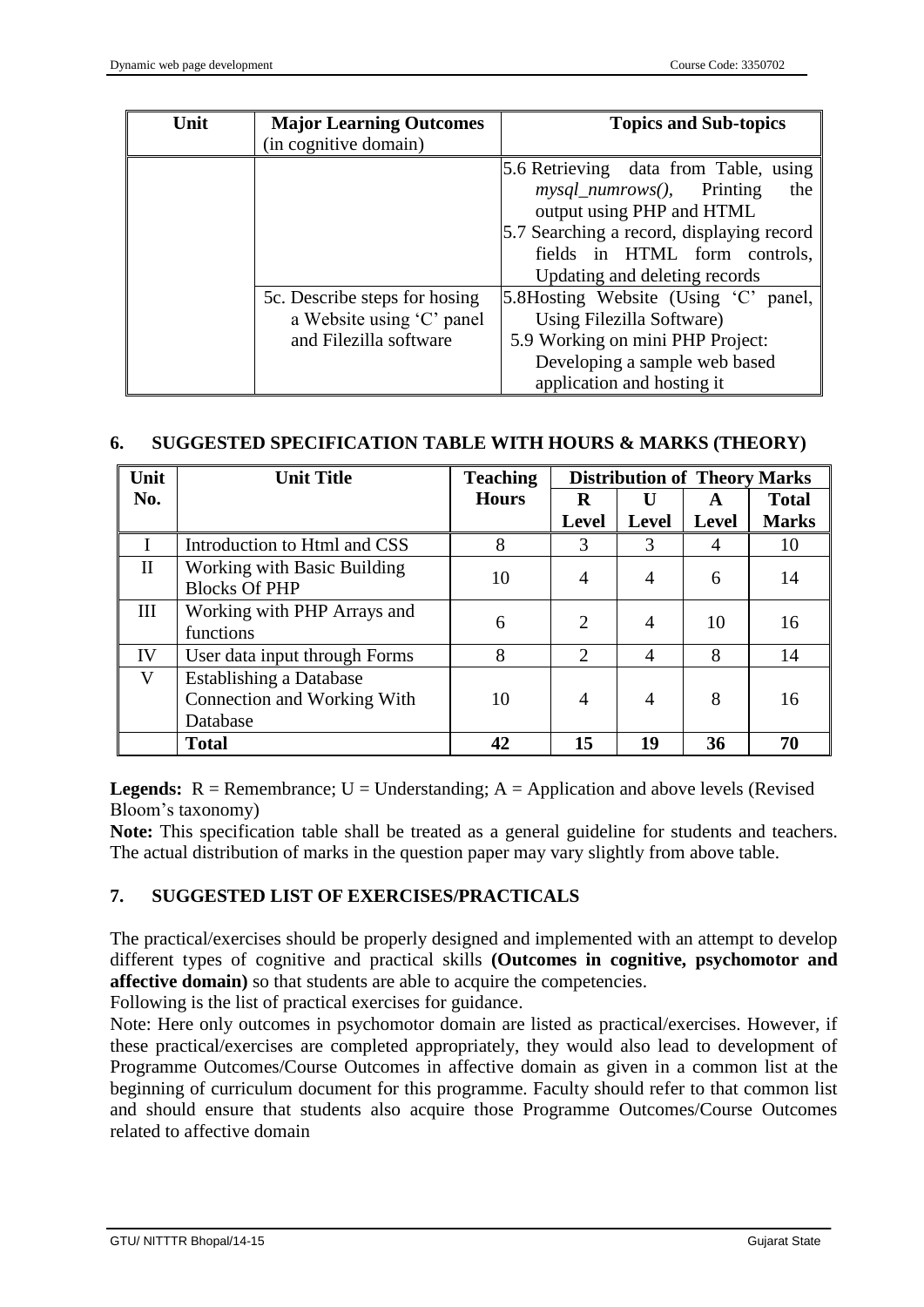|                | Unit<br><b>Practical Exercises</b><br>S. No.                                                                                                                                                                       |                                                                                                                                                                                       | Hrs. |
|----------------|--------------------------------------------------------------------------------------------------------------------------------------------------------------------------------------------------------------------|---------------------------------------------------------------------------------------------------------------------------------------------------------------------------------------|------|
| No.            |                                                                                                                                                                                                                    | (Outcomes' in Psychomotor Domain)                                                                                                                                                     |      |
| $\mathbf{1}$   | $\bf{I}$                                                                                                                                                                                                           | Write HTML codes for displaying image and demonstrate<br>hyper linking.                                                                                                               | 02   |
| $\overline{2}$ | $\mathbf I$                                                                                                                                                                                                        | Write HTML codes to attach video on webpage using<br>embed tag in html                                                                                                                | 02   |
| 3              | $\mathbf I$                                                                                                                                                                                                        | Create A Feedback Form Using Form handling.                                                                                                                                           | 01   |
| $\overline{4}$ | $\mathbf I$                                                                                                                                                                                                        | Create a contact form using form handling.                                                                                                                                            | 01   |
| 5              | $\bf{I}$                                                                                                                                                                                                           | Write a code for creating static page design using division<br>tag                                                                                                                    | 02   |
| 6              | $\mathbf I$                                                                                                                                                                                                        | Write a code for design menu system using list tag                                                                                                                                    | 02   |
| $\overline{7}$ | $\mathbf I$                                                                                                                                                                                                        | Design Google Page using HTML5                                                                                                                                                        | 02   |
| 8              | $\mathbf I$                                                                                                                                                                                                        | Apply CSS formatting to created pages and explore it fully,<br>also use readymade css templates.                                                                                      | 06   |
| 9              | Write a PHP script to display Welcome message.<br>Write a PHP script to demonstrate use of arithmetic<br>$\mathbf{I}$<br>operators, comparison operators, and logical operators.                                   |                                                                                                                                                                                       | 03   |
| 10             | $\mathbf{I}$                                                                                                                                                                                                       | Write a PHP script to get type of variable using gettype()<br>Write a PHP script to set type of variable using settype()                                                              | 01   |
| 11             | $\mathbf{I}$                                                                                                                                                                                                       | Write a PHP script to set type of variable using type casting                                                                                                                         | 01   |
| 12             | Write PHP Script to print Fibonacci series.<br>Write PHP Script to calculate total marks of sudent and<br>display grade.<br>$\mathbf{I}$<br>Write PHP Script to find maximum number out of three<br>given numbers. |                                                                                                                                                                                       | 03   |
| 13             | Write PHP Script using two dimensional arrays such as<br>addition of two 2x2 matrices.<br>III<br>Write PHP Script to demonstrate use of associative arrays<br>and for FOR EACH loop execution.                     |                                                                                                                                                                                       | 03   |
| 14             | III                                                                                                                                                                                                                | Write PHP script Using user defined function<br>Write PHP script to demonstrate use of string function.                                                                               | 03   |
| 15             | Ш                                                                                                                                                                                                                  | Write PHP script to demonstrate use of date/time functions<br>and Math functions.                                                                                                     | 02   |
| 16             | IV                                                                                                                                                                                                                 | Create form using text box, check box, radio button, select,<br>submit button. And display user inserted value in new PHP<br>page (e.g. student registration/inventory/library form). |      |
| 17             | Write two different PHP script to demonstrate passing<br>variables through a URL<br>IV<br>Write two different PHP script to demonstrate passing<br>variables through Hidden Variables.                             |                                                                                                                                                                                       | 04   |
| 18             | Write two different PHP script to demonstrate passing<br>variables with sessions<br>IV<br>Write PHP script to demonstrate passing variables with<br>cookies                                                        |                                                                                                                                                                                       | 04   |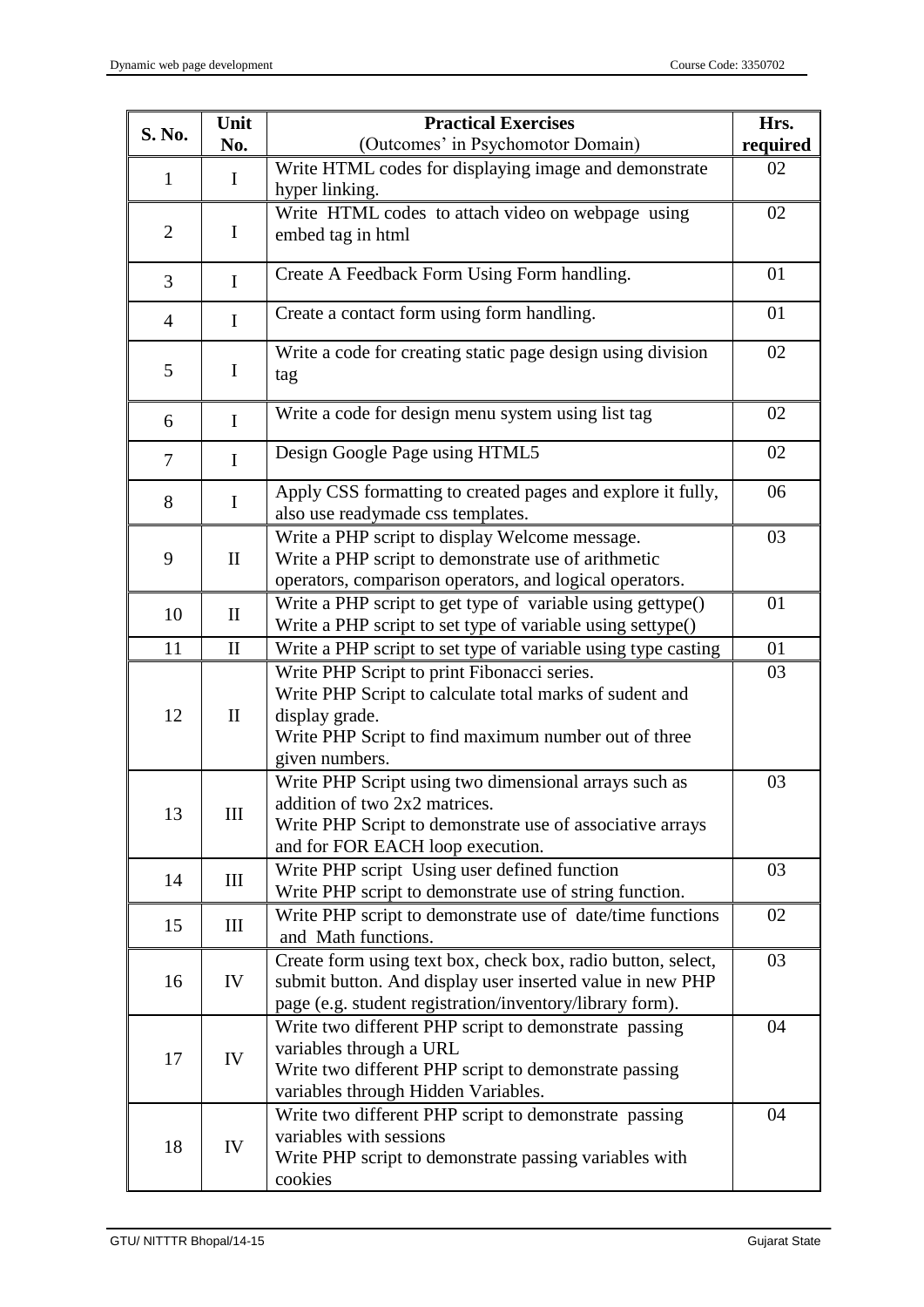|    |    | <b>Total Hours</b>                                                                                                                                                                                               | 67 |
|----|----|------------------------------------------------------------------------------------------------------------------------------------------------------------------------------------------------------------------|----|
| 23 | V  | Develop small PHP application(s) using forms and database                                                                                                                                                        | 08 |
| 22 | V  | Write a program to manipulate data from table and display<br>all this information using table format.                                                                                                            | 03 |
| 21 | V  | Create database using phpMyAdmin.<br>Write a program to read input data, from table and display<br>all these information in tabular form on output screen.                                                       | 04 |
| 20 | V  | Write a PHP script to connect MYSQL server from your<br>web application.<br>Write a PHP script to create and drop database.                                                                                      | 03 |
| 19 | IV | has loaded the page.<br>Write a Program to upload image with extension gif or<br>jpeg.<br>Write a PHP script to create watermarks using<br>Imagecopymerge.<br>Write a PHP script to convert images to grayscale. | 04 |
|    |    | Write a program to keep track of how many times a visitor                                                                                                                                                        |    |

## **8. SUGGESTED LIST OF STUDENT ACTIVITIES**

Following is the list of proposed student activities like:

- i.Prepare power point presentation showing relation between PHP, APACHE and MYSQL.
- ii.Prepare a sample static website using HTML tags.
- iii.Demonstrate various readymade CSS templates in group.

iv. Develop sample we based Application using PHP and MYSQL and present the same.

### **9. SPECIAL INSTRUCTIONAL STRATEGIES (if any)**

Concepts will be introduced in classroom input sessions and by giving demonstration through projector.

More focus should be given on practical work which will be carried out in laboratory sessions. The course activities include:

- Formal Lecture: 40% (approx.) Supervised Laboratory Experiences: 60% (approx.) If possible theory sessions may be conducted in labs so that theory and practice can go hand in hand.
- Group Discussion and presentation of live websites